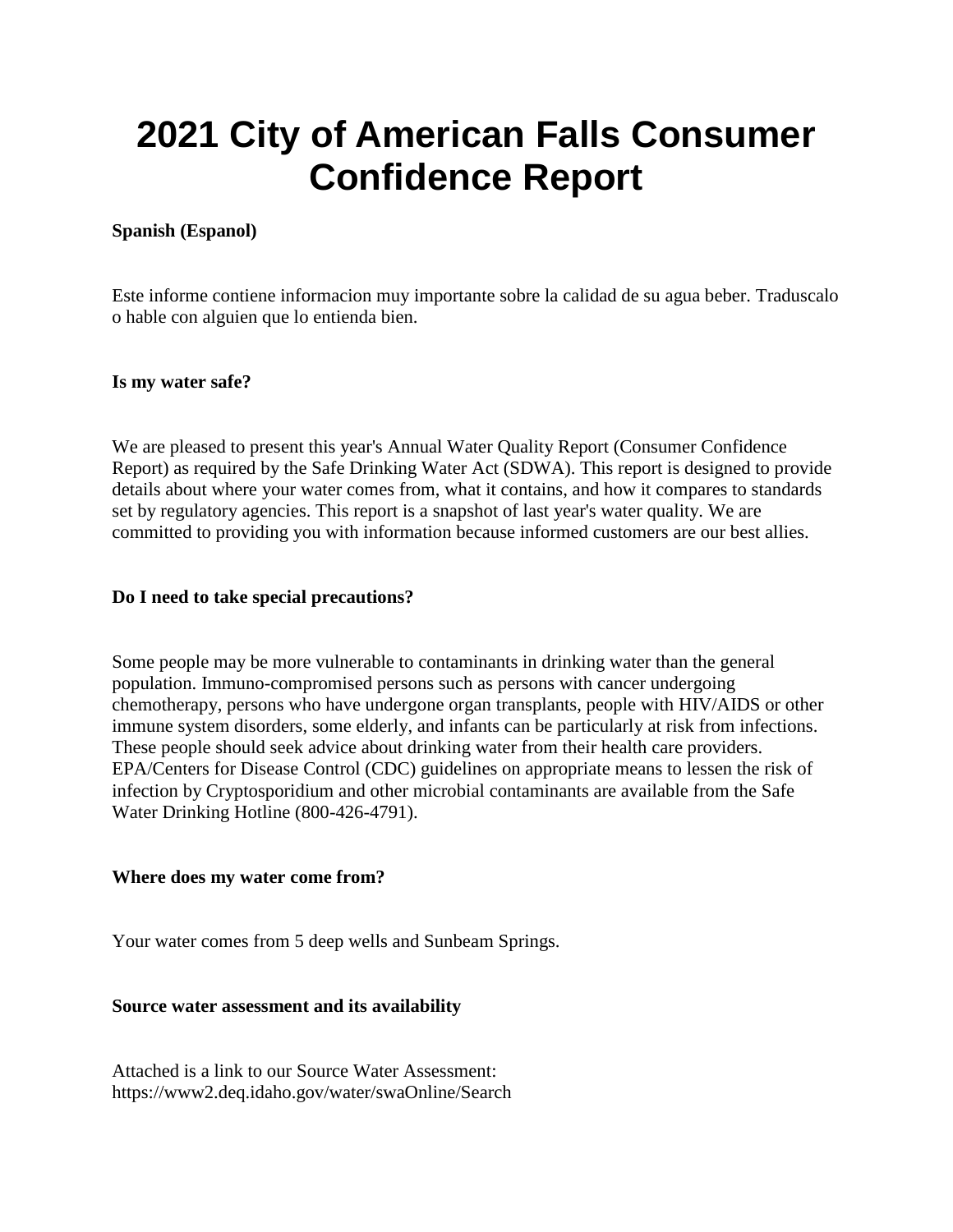#### **Why are there contaminants in my drinking water?**

Drinking water, including bottled water, may reasonably be expected to contain at least small amounts of some contaminants. The presence of contaminants does not necessarily indicate that water poses a health risk. More information about contaminants and potential health effects can be obtained by calling the Environmental Protection Agency's (EPA) Safe Drinking Water Hotline (800-426-4791). The sources of drinking water (both tap water and bottled water) include rivers, lakes, streams, ponds, reservoirs, springs, and wells. As water travels over the surface of the land or through the ground, it dissolves naturally occurring minerals and, in some cases, radioactive material, and can pick up substances resulting from the presence of animals or from human activity:

microbial contaminants, such as viruses and bacteria, that may come from sewage treatment plants, septic systems, agricultural livestock operations, and wildlife; inorganic contaminants, such as salts and metals, which can be naturally occurring or result from urban stormwater runoff, industrial, or domestic wastewater discharges, oil and gas production, mining, or farming; pesticides and herbicides, which may come from a variety of sources such as agriculture, urban stormwater runoff, and residential uses; organic Chemical Contaminants, including synthetic and volatile organic chemicals, which are by-products of industrial processes and petroleum production, and can also come from gas stations, urban stormwater runoff, and septic systems; and radioactive contaminants, which can be naturally occurring or be the result of oil and gas production and mining activities. In order to ensure that tap water is safe to drink, EPA prescribes regulations that limit the amount of certain contaminants in water provided by public water systems. Food and Drug Administration (FDA) regulations establish limits for contaminants in bottled water which must provide the same protection for public health.

#### **How can I get involved?**

If you have any questions or concerns you can address them at any regular city council meeting. Council meetings are held on the first and third Wednesday of every month at 7:00 PM in the City Hall chambers.

#### **Water Conservation Tips**

Did you know that the average U.S. household uses approximately 400 gallons of water per day or 100 gallons per person per day? Luckily, there are many low-cost and no-cost ways to conserve water. Small changes can make a big difference - try one today and soon it will become second nature.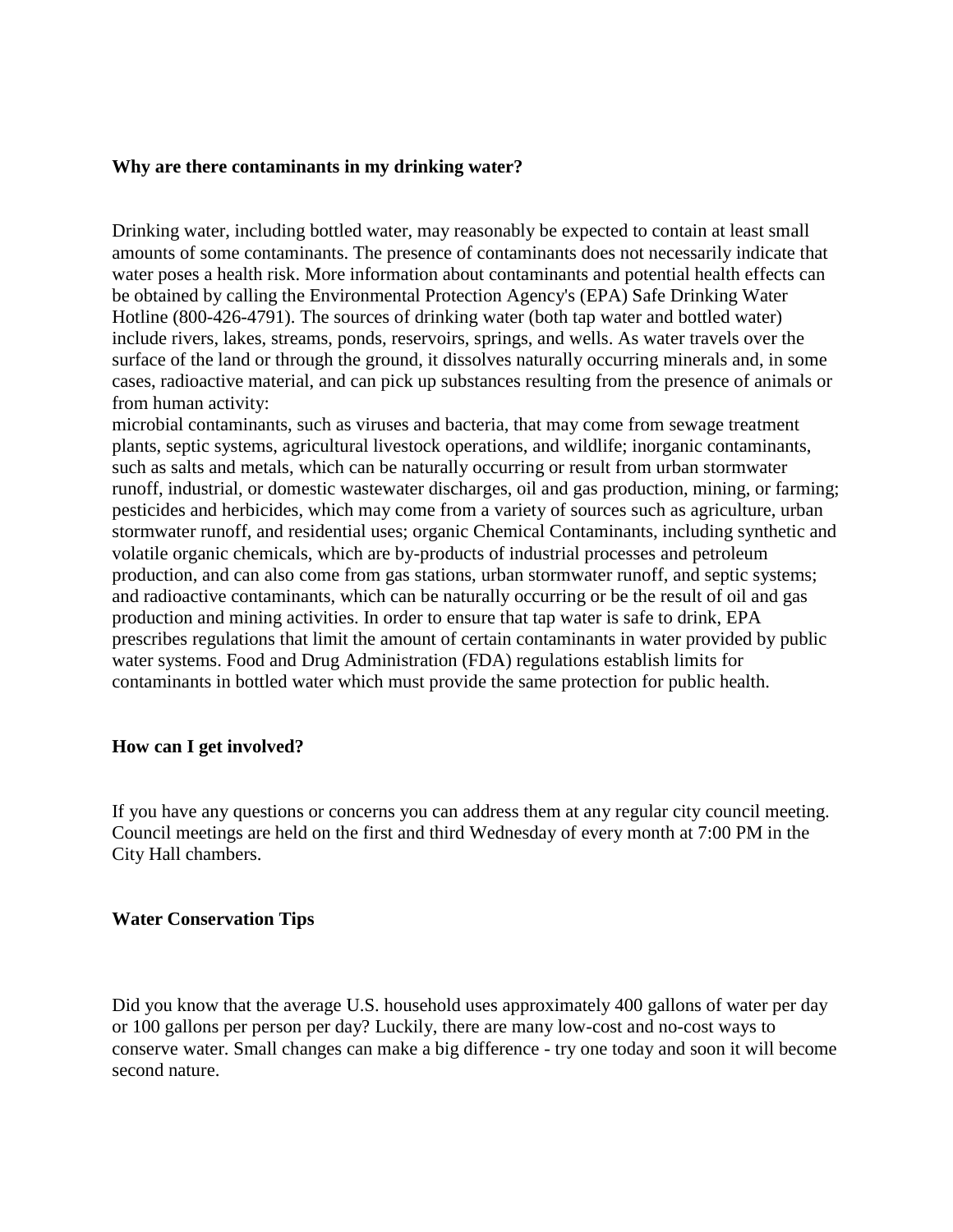- Take short showers a 5 minute shower uses 4 to 5 gallons of water compared to up to 50 gallons for a bath.
- Shut off water while brushing your teeth, washing your hair and shaving and save up to 500 gallons a month.
- Use a water-efficient showerhead. They're inexpensive, easy to install, and can save you up to 750 gallons a month.
- Run your clothes washer and dishwasher only when they are full. You can save up to 1,000 gallons a month.
- Water plants only when necessary.
- Fix leaky toilets and faucets. Faucet washers are inexpensive and take only a few minutes to replace. To check your toilet for a leak, place a few drops of food coloring in the tank and wait. If it seeps into the toilet bowl without flushing, you have a leak. Fixing it or replacing it with a new, more efficient model can save up to 1,000 gallons a month.
- Adjust sprinklers so only your lawn is watered. Apply water only as fast as the soil can absorb it and during the cooler parts of the day to reduce evaporation.
- Teach your kids about water conservation to ensure a future generation that uses water wisely. Make it a family effort to reduce next month's water bill!
- Visit [www.epa.gov/watersense](http://www.epa.gov/watersense) for more information.

# **Cross Connection Control Survey**

The purpose of this survey is to determine whether a cross-connection may exist at your home or business. A cross connection is an unprotected or improper connection to a public water distribution system that may cause contamination or pollution to enter the system. We are responsible for enforcing cross-connection control regulations and insuring that no contaminants can, under any flow conditions, enter the distribution system. If you have any of the devices listed below please contact us so that we can discuss the issue, and if needed, survey your connection and assist you in isolating it if that is necessary.

- Boiler/ Radiant heater (water heaters not included)
- Underground lawn sprinkler system
- Pool or hot tub (whirlpool tubs not included)
- Additional source(s) of water on the property
- Decorative pond
- Watering trough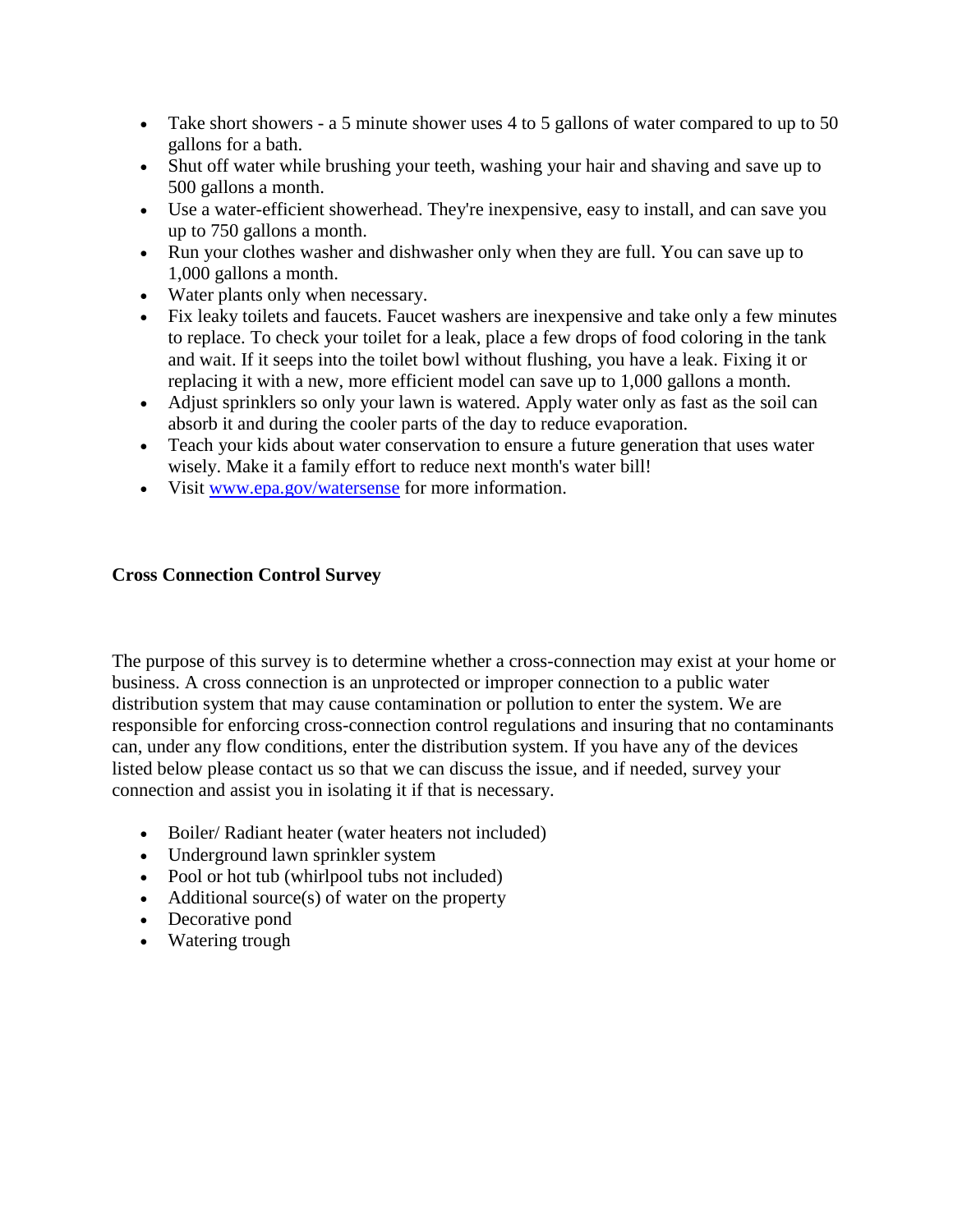# **Source Water Protection Tips**

Protection of drinking water is everyone's responsibility. You can help protect your community's drinking water source in several ways:

- Eliminate excess use of lawn and garden fertilizers and pesticides they contain hazardous chemicals that can reach your drinking water source.
- Pick up after your pets.
- If you have your own septic system, properly maintain your system to reduce leaching to water sources or consider connecting to a public water system.
- Dispose of chemicals properly; take used motor oil to a recycling center.
- Volunteer in your community. Find a watershed or wellhead protection organization in your community and volunteer to help. If there are no active groups, consider starting one. Use EPA's Adopt Your Watershed to locate groups in your community, or visit the Watershed Information Network's How to Start a Watershed Team.
- Organize a storm drain stenciling project with your local government or water supplier. Stencil a message next to the street drain reminding people "Dump No Waste - Drains to River" or "Protect Your Water." Produce and distribute a flyer for households to remind residents that storm drains dump directly into your local water body.

# **Additional Information for Lead**

If present, elevated levels of lead can cause serious health problems, especially for pregnant women and young children. Lead in drinking water is primarily from materials and components associated with service lines and home plumbing. City of American Falls is responsible for providing high quality drinking water, but cannot control the variety of materials used in plumbing components. When your water has been sitting for several hours, you can minimize the potential for lead exposure by flushing your tap for 30 seconds to 2 minutes before using water for drinking or cooking. If you are concerned about lead in your water, you may wish to have your water tested. Information on lead in drinking water, testing methods, and steps you can take to minimize exposure is available from the Safe Drinking Water Hotline or at http://www.epa.gov/safewater/lead.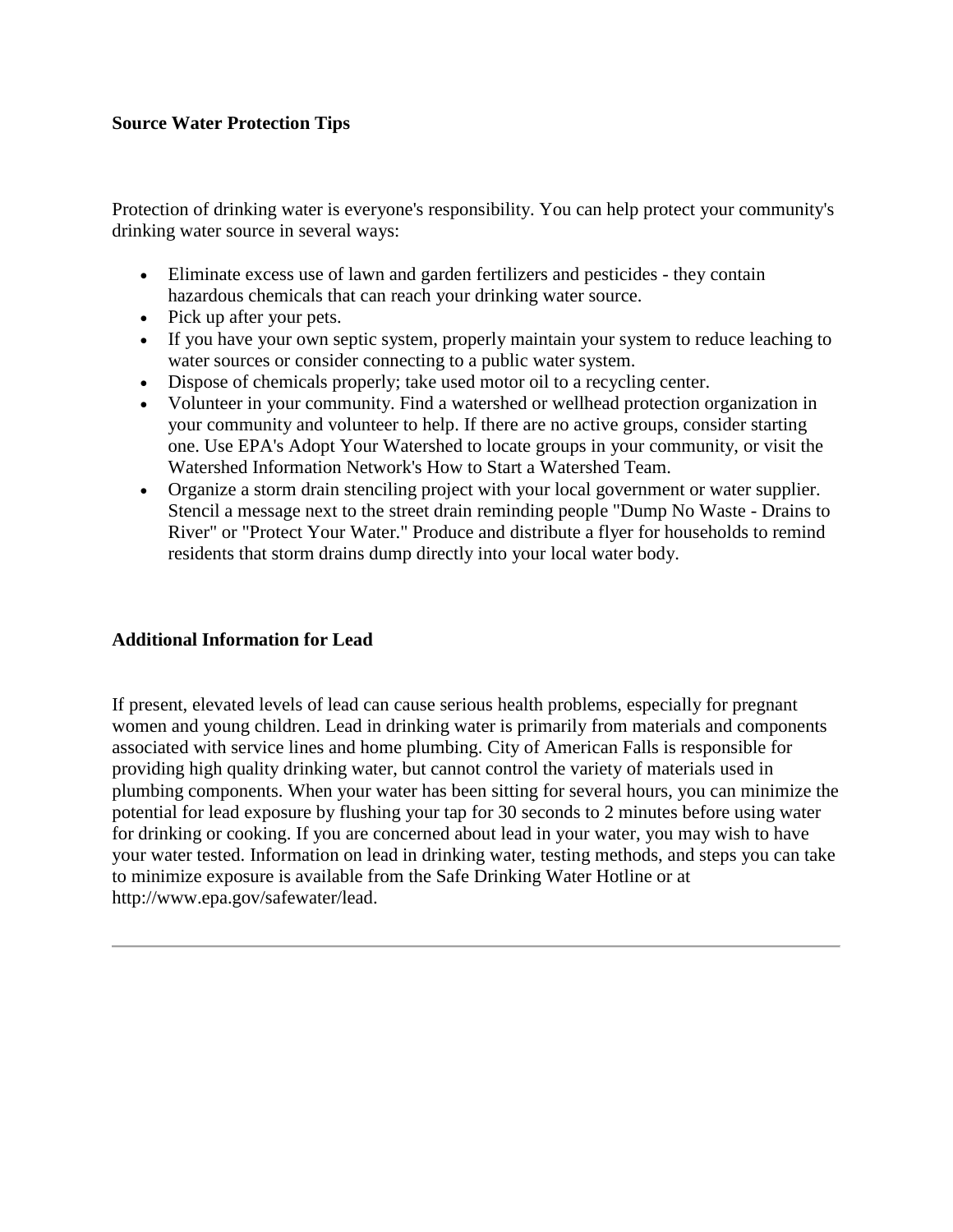# **Water Quality Data Table**

In order to ensure that tap water is safe to drink, EPA prescribes regulations which limit the amount of contaminants in water provided by public water systems. The table below lists all of the drinking water contaminants that we detected during the calendar year of this report. Although many more contaminants were tested, only those substances listed below were found in your water. All sources of drinking water contain some naturally occurring contaminants. At low levels, these substances are generally not harmful in our drinking water. Removing all contaminants would be extremely expensive, and in most cases, would not provide increased protection of public health. A few naturally occurring minerals may actually improve the taste of drinking water and have nutritional value at low levels. Unless otherwise noted, the data presented in this table is from testing done in the calendar year of the report. The EPA or the State requires us to monitor for certain contaminants less than once per year because the concentrations of these contaminants do not vary significantly from year to year, or the system is not considered vulnerable to this type of contamination. As such, some of our data, though representative, may be more than one year old. In this table you will find terms and abbreviations that might not be familiar to you. To help you better understand these terms, we have provided the definitions below the table.

|                                                                    |                   |                   |                | <b>Detect</b>                | Range                        |           |                                     |                      |                                                                                                      |
|--------------------------------------------------------------------|-------------------|-------------------|----------------|------------------------------|------------------------------|-----------|-------------------------------------|----------------------|------------------------------------------------------------------------------------------------------|
| <b>Contaminants</b>                                                | <b>MCLG</b><br>or | <b>MRDLG MRDL</b> | MCL,<br>TT, or | In<br>Your<br>Water          | Low High                     |           | <b>Sample</b><br>Date               | <b>Violation</b>     | <b>Typical Source</b>                                                                                |
| <b>Inorganic Contaminants</b>                                      |                   |                   |                |                              |                              |           |                                     |                      |                                                                                                      |
| Nitrate [measured as<br>Nitrogen] (ppm)                            |                   | 10                | 10             | 2.37                         | <b>NA</b>                    | 7.55      | 2021                                | No                   | Runoff from fertilizer use;<br>Leaching from septic tanks,<br>sewage; Erosion of natural<br>deposits |
| <b>Microbiological Contaminants</b>                                |                   |                   |                |                              |                              |           |                                     |                      |                                                                                                      |
| <b>Total Coliform</b><br>(RTCR)                                    |                   | <b>NA</b>         | <b>TT</b>      | <b>NA</b>                    | <b>NA</b>                    | <b>NA</b> | 2021                                | No                   | Naturally present in the<br>environment                                                              |
| Synthetic organic contaminants including pesticides and herbicides |                   |                   |                |                              |                              |           |                                     |                      |                                                                                                      |
| Ethylene dibromide<br>(ppt)                                        | $\overline{0}$    |                   | 50             | 17                           | <b>NA</b>                    | <b>NA</b> | 2021                                | No                   | Discharge from petroleum<br>refineries                                                               |
| <b>Contaminants</b>                                                |                   |                   |                | Your<br><b>MCLG</b> AL Water | <b>Sample</b><br><b>Date</b> |           | # Samples<br><b>Exceeding</b><br>AL | <b>Exceeds</b><br>AL | <b>Typical Source</b>                                                                                |
| <b>Inorganic Contaminants</b>                                      |                   |                   |                |                              |                              |           |                                     |                      |                                                                                                      |
| Copper - action level at<br>consumer taps (ppm)                    |                   | 1.3               | 1.3            | .12                          | 2019                         |           | $\theta$                            | No                   | Corrosion of household<br>plumbing systems; Erosion of<br>natural deposits                           |
| Lead - action level at<br>consumer taps (ppb)                      |                   | $\boldsymbol{0}$  | 15             | 6                            | 2019                         |           | $\mathbf{0}$                        | N <sub>0</sub>       | Corrosion of household<br>plumbing systems; Erosion of<br>natural deposits                           |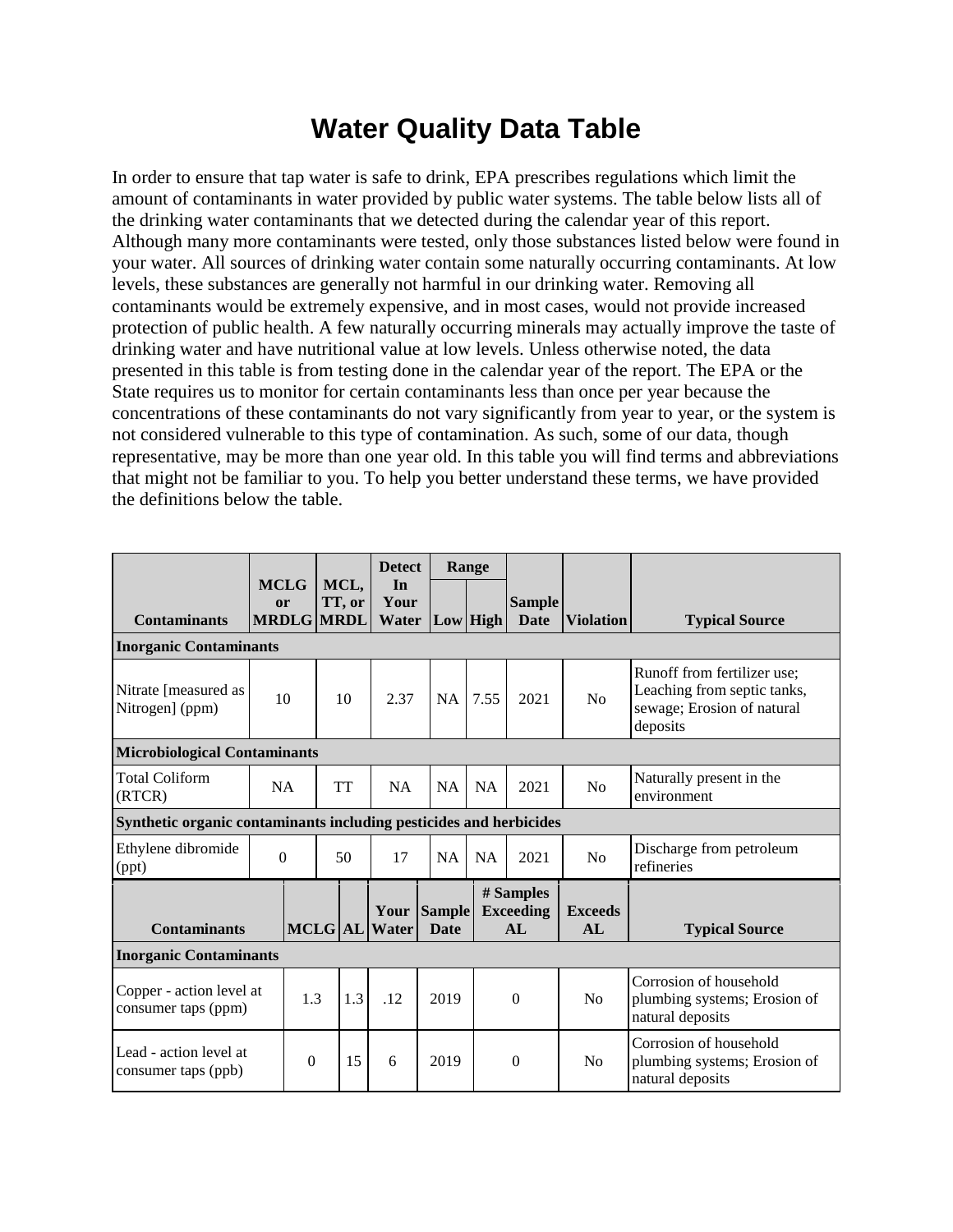# **Undetected Contaminants**

The following contaminants were monitored for, but not detected, in your water.

| <b>Contaminants</b>                    | MCLG<br>or | MCL,<br><b>TT, or   Your</b> |           | MRDLG MRDL Water Violation | <b>Typical Source</b>                                  |
|----------------------------------------|------------|------------------------------|-----------|----------------------------|--------------------------------------------------------|
| $Di$ (2-ethylhexyl) phthalate<br>(ppb) |            |                              | <b>ND</b> | No                         | Discharge from rubber and chemical<br><b>factories</b> |

| <b>Unit Descriptions</b> |                                                                               |  |  |  |
|--------------------------|-------------------------------------------------------------------------------|--|--|--|
| <b>Term</b>              | <b>Definition</b>                                                             |  |  |  |
| ppm                      | ppm: parts per million, or milligrams per liter (mg/L)                        |  |  |  |
| ppb                      | ppb: parts per billion, or micrograms per liter (µg/L)                        |  |  |  |
| ppt                      | ppt: parts per trillion, or nanograms per liter                               |  |  |  |
| % positive samples/month | % positive samples/month: Percent of samples taken monthly that were positive |  |  |  |
| NA.                      | NA: not applicable                                                            |  |  |  |
| <b>ND</b>                | ND: Not detected                                                              |  |  |  |
| NR.                      | NR: Monitoring not required, but recommended.                                 |  |  |  |

| <b>Important Drinking Water Definitions</b> |                                                                                                                                                                                                                                                               |  |  |  |  |
|---------------------------------------------|---------------------------------------------------------------------------------------------------------------------------------------------------------------------------------------------------------------------------------------------------------------|--|--|--|--|
| <b>Term</b>                                 | <b>Definition</b>                                                                                                                                                                                                                                             |  |  |  |  |
| <b>MCLG</b>                                 | MCLG: Maximum Contaminant Level Goal: The level of a contaminant in drinking water below<br>which there is no known or expected risk to health. MCLGs allow for a margin of safety.                                                                           |  |  |  |  |
| <b>MCL</b>                                  | MCL: Maximum Contaminant Level: The highest level of a contaminant that is allowed in<br>drinking water. MCLs are set as close to the MCLGs as feasible using the best available<br>treatment technology.                                                     |  |  |  |  |
| <b>TT</b>                                   | TT: Treatment Technique: A required process intended to reduce the level of a contaminant in<br>drinking water.                                                                                                                                               |  |  |  |  |
| AL                                          | AL: Action Level: The concentration of a contaminant which, if exceeded, triggers treatment or<br>other requirements which a water system must follow.                                                                                                        |  |  |  |  |
| Variances and<br>Exemptions                 | Variances and Exemptions: State or EPA permission not to meet an MCL or a treatment<br>technique under certain conditions.                                                                                                                                    |  |  |  |  |
| <b>MRDLG</b>                                | MRDLG: Maximum residual disinfection level goal. The level of a drinking water disinfectant<br>below which there is no known or expected risk to health. MRDLGs do not reflect the benefits of<br>the use of disinfectants to control microbial contaminants. |  |  |  |  |